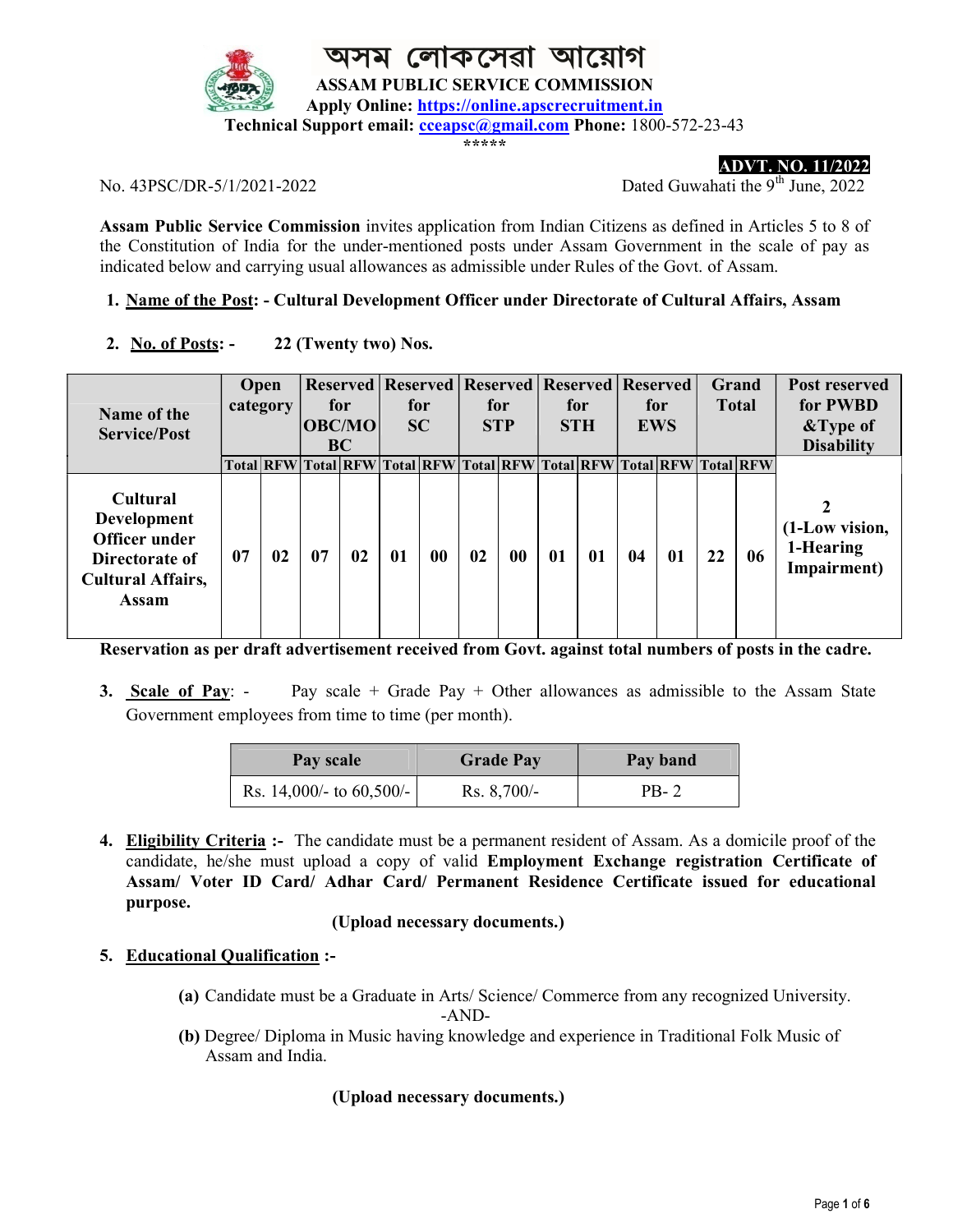6. Age:- The candidates should not be less than 21 years of age and not more than 38 years of age as on 01/01/2022.

The upper age limit is relaxable :

- (i) By 5 years for SC/ST candidates, i.e. upto 43 years.
- (ii) By 3 years for OBC/MOBC candidates i.e. upto 41 years as per Govt. Notification No. ABP.  $6/2016/9$  dated Dispur the  $25<sup>th</sup>$  April 2018.
- (iii) Persons with benchmark disability (PWBD) 10 years irrespective of SC/ST/OBC and UR Category of candidates as per Govt. Memorandum No. ABP 180/2017/105 dated Dispur the  $7<sup>th</sup>$  January, 2019.

The age limit of the candidates will be calculated on the basis of the Matriculation / HSLC Admit Card or Pass Certificate issued by a recognized Central/State Board/Council and no other document shall be accepted in lieu of the mentioned documents.

### (Upload necessary documents.)

 $\triangleright$  The Advertisement has been issued as per the Service Rule.

## (i) STARTING DATE FOR ONLINE APPLICATION : 11-06-2022 (ii) CLOSING DATE FOR ONLINE APPLICATION : 11-07-2022

APPLICATION FEES: Under the Digital India initiative by Ministry of Electronics and Information Technology (MeitY), Government of India, APSC has decided to launch its Online Recruitment portal with the help of CSC-SPV, a MeitY approved organization, which will charge a processing fee of Rs. 30.00/- + 18% tax = Rs.35.40/- from each candidate. The Application Fee is as per Govt. Notification No. FEG.32/2016/8-A dated Dispur the 28<sup>th</sup> October, 2016 communicated vide letter No.ABP.60/2014/11 dated  $2<sup>nd</sup>$  February 2018 and Govt. Memorandum No. ABP 180/2017/105 dated Dispur the 7<sup>th</sup> January, 2019. for persons with benchmark disabilities (PWBD) candidates.

| SI.<br>No | Category       | <b>Application fee</b><br>(Rs) | <b>Processing Fee</b><br><b>Charged by</b><br>$CSC-SPV$ (Rs) | <b>Taxable amount</b><br>on processing fee<br>(Q18%) | <b>Total Amount</b><br>(Rs) |
|-----------|----------------|--------------------------------|--------------------------------------------------------------|------------------------------------------------------|-----------------------------|
| ı.        | General/EWS    | 250                            | 30                                                           | 5.40                                                 | 285.40                      |
|           | SC/ST/OBC/MOBC | 150                            | 30                                                           | 5.40                                                 | 185.40                      |
| 3.        | <b>BPL</b>     | Nil                            | 30                                                           | 5.40                                                 | 35.40                       |
| 4.        | <b>PWBD</b>    | Nil                            | 30                                                           | 5.40                                                 | 35.40                       |

 (i) Applications without the prescribed fee would not be considered and summarily rejected. No representation against such rejection would be entertained.

 (ii) Fees once paid shall not be refunded under any circumstances nor can the fees be held in reserve for any other examination or selection.

 (iii) EWS candidates must produce Income & Assets certificate of the family issued by the officer not below the rank of Circle Officer as per provision of Para 5 of Govt. OM No.ABP.07/2019/4, dated 10- 04-2019. Kindly, refer to the

Govt. OM No.ABP.07/2019/16 dated 31-12-2019. Candidates may download the specimen copy of EWS Certificate on www.apsc.nic.in under "Forms & Downloads".

# LAST DATE FOR PAYMENT OF APPLICATION FEE: 13-07-2022

# PERSONS WITH BENCHMARK DISABILITY

 Physically Handicapped (PH) Persons or Persons with disabilities, as indicated against various item(s) in the VACANCY DETAILS, can apply to the respective posts even if the post is not reserved for them but has been identified as Suitable. However, such candidates will be considered for selection to such post by general standard of merit. Persons suffering from not less than 40% of relevant disability shall alone be eligible for the benefit of reservation and other relaxations as permissible under the rules. Thus, Physically Handicapped (PH) persons can avail benefit: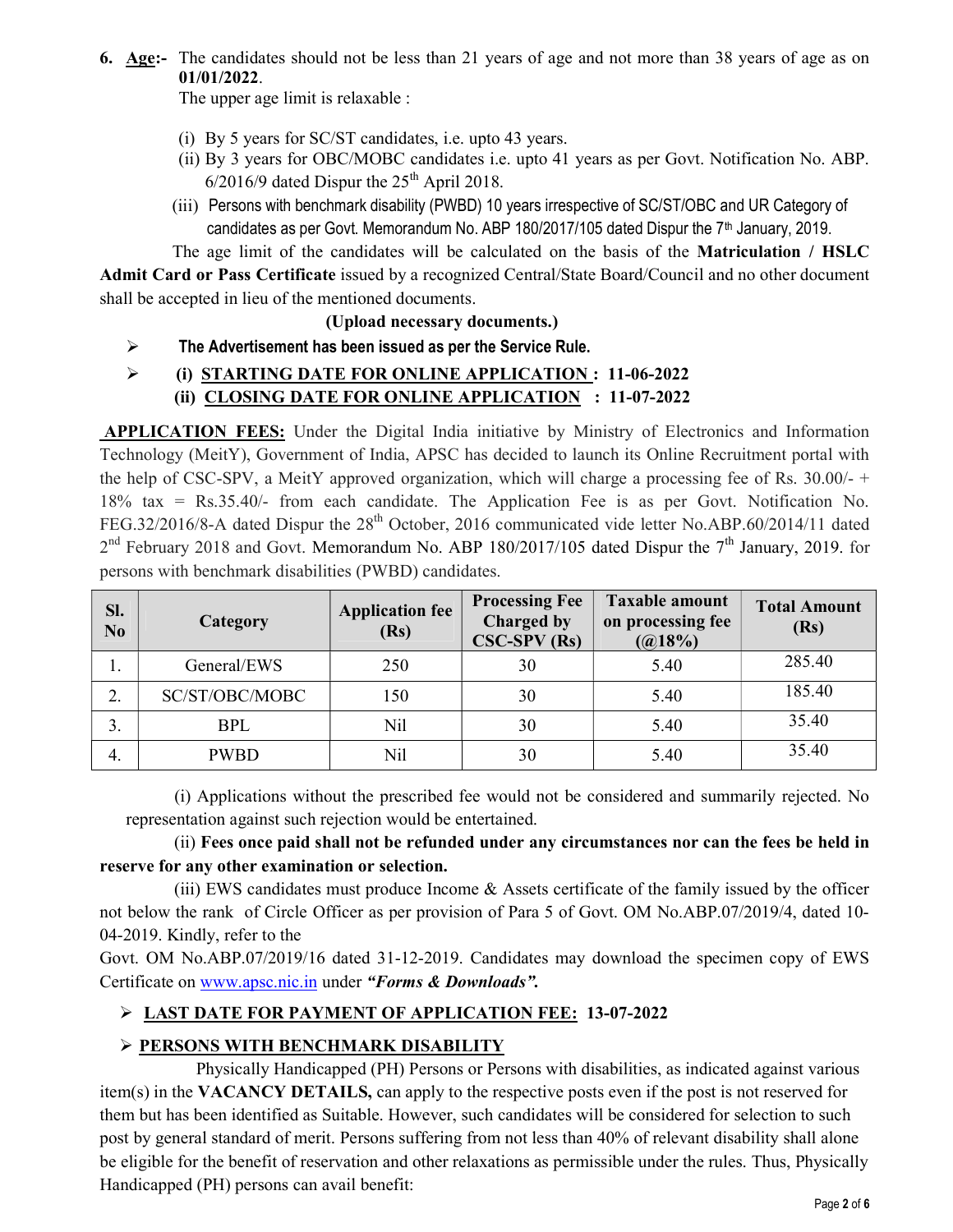(i). Reservation and other concessions and relaxation as permissible under the rules only when degree of physical disability is 40% or more and the posts are reserved for PH candidates.

 (ii). Other Concessions and Relaxations as permissible under the rules only when degree of physical disability is 40% or more and the posts are suitable for PH candidates.

## > HOW TO APPLY

- 1. Applicants are required to apply online through APSC's recruitment website. No other means/ mode of application will be accepted and the Application will be summarily rejected.
- 2. Applicants who have not registered yet, in Online Recruitment Portal of APSC are first required to go to the APSC's recruitment website https://online.apscrecruitment.in and register themselves by clicking on 'Register Here' link and complete the One Time Registration(OTR) process by providing basic details.
- 3. CANDIDATES ARE ADVISED TO REGISTER WITH VALID AND ACTIVE E-MAIL ADDRESS IN THE ONLINE APPLICATION. INTERVIEW SCHEDULE AND REQUIREMENTS WITH REGARD TO COPIES OF CERTIFCATES TO BE SUBMITTED IN RESPECT OF CLAIMS MADE IN THE ONLINE APPLICATION, WILL BE INTIMATED TO THE CANDIDATES THROUGH THE WEBSITE OF THE COMMISSION IN DUE COURSE OF TIME.
- 4. After creating an account, applicants need to login with the credentials.
- 5. After login, applicants need to provide One Time Registration details such as Personal Information, Educational Qualification, Work Experience, Photo (Min size-20 KB & Max size-200 KB and not older than 3 months) & Signature (Min size-20 KB & Max size-200 KB) and other required documents. Once these details are submitted, applicants will be able to download the One Time Registration details. Then applicants can click on Home->Dashboard and see the live advertisements of APSC in 'Apply Section'. Please note that One Time Registration details need to be provided only once.
- 6. The applicants are advised to read the eligibility criteria and other relevant details carefully before applying for the advertisement. Mandatory fields in the online form are marked with \* (asterisk) sign.
- 7. Candidates must submit the details of documents like Certificate No., Issue date, Issuing authority and upload the documents/certificates (whenever asked for) in support of the claims made by them in the Application Form like, Date of Birth, Experience, Qualification(s) etc. or any other information, in pdf file in such a way that the file size does not exceed 200 KB and is legible when a printout taken. For that purpose, the applicant may scan the documents/certificates in 200 dpi grey scale.
- 8. Document details submitted in the online application form will be verified at the time of Personal Viva-Voce Interview.
- 9. Applicant should carefully fill all the information as asked in the application form and click on the declarations checkbox to enable the 'Preview' button before final submission.
- 10. Applicants must ensure all relevant fields in the application are filled in correctly before final submission, since editing after final submission will not be allowed.
- 11. After previewing the details filled in by the applicant he/she can either click 'Submit' for final submission or click 'Cancel' button for necessary corrections before final submission of the Application Form.
- 12. On completion of form submission applicant has to pay application fee along with processing fee as applicable.
- 13. Application fee once paid by the applicant will not be refunded.
- 14. In case of failure of the payment applicant should click on button 'Validate Payment' to verify the payment from bank. In instances of double debit i.e. amount debited twice for the same transaction, the bank will automatically refund the fee to the applicant within 5-7 working days.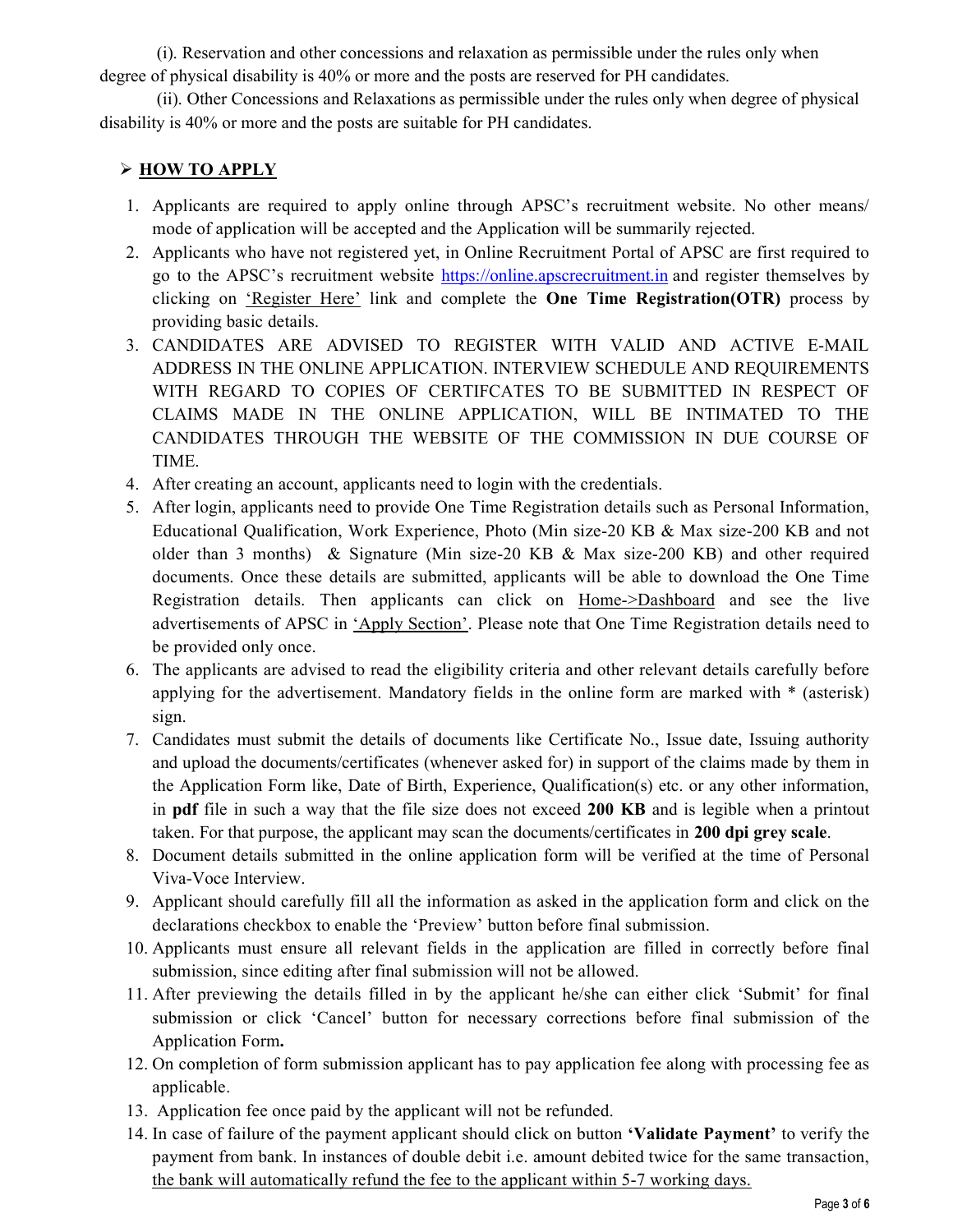- 15. On successful completion of your complete application, an auto-generated email message will be sent on your registered email-id.
- 16. Applicant's application will not be considered if fee is not paid for that application.
- 17. Applicant may also fill their online form through Common Service Centers. Applicants without debit card/Internet banking may visit nearest CSCs.
- 18. Candidates with less than 40% disability will not be considered for any relaxation which is applicable to Persons with benchmark disability candidates.
- 19. The applicants are advised to submit only single Online Recruitment Application for each post; however, if somehow, if he/she submits multiple Online Recruitment Applications for one post, then he/she must ensure that Online Recruitment Application with the higher "Application Number" is complete in all respects including fee. Fee paid against one "Application Number" shall not be adjusted against any other "Application Number".
- 20. After submitting the Online Application, the candidates are required to take out a print out of the finally submitted Online Recruitment Application and retain the hardcopy of the Online Application Form.
- 21. The candidates are advised to submit the Online Recruitment Application well in advance without waiting for the closing date.
- 22. For any payment related issues, one can reach the following helpdesk numbers –

 GRAS Helpline (Telephonic):1800-212-11-88-66 (From 10:00 AM to 6:00 PM on all working days)

GRAS Helpdesk- https://assamegras.gov.in/helpdesk/

- 1. Click 'Submit a ticket' $\rightarrow$  Click 'Payment Related'
- 2. Fill-in your payment related details. Click 'Submit ticket'

 Bank - For any bank related issue we suggest applicants to contact their respective bank branches. 23. For any other issues related to online application form you can contact the following-

Email: cceapsc@gmail.com

Contact No: 1800-572-23-43 (From 10:00 AM to 5:00 PM on all working days.)

## $\triangleright$  POINTS TO NOTE:

- 1. The candidates before applying for the post(s)/service(s) should ensure that they fulfill all the eligibility conditions. Their admission at all the stages of selection in which they are admitted by the Commission will be purely provisional and under scrutiny, subject to their satisfying the prescribed eligibility conditions. If on verification at any time or any stage before or after the Screening Examination or Written Examination and Interview Test, it is found that they do not fulfill any of the eligibility conditions; their candidature for the post(s)/service(s) will be cancelled by the Commission.
- 2. It is for the candidates themselves to see whether they satisfy the prescribed physical requirement (physical standard) and whether he/she is eligible to apply where Examination of physical standard is conducted by the State Govt. before making any appointment.
- 3. No request for withdrawal of candidature received from a candidate after he/she has submitted his/her application will be entertained under any circumstances.
- 4. At any stage of the selection process no candidate shall be allowed to change his/her category (of caste etc)/sub-category/sub-categories as claimed by him/her in the original application form/online application form submitted to the Commission.
- 5. The candidates who furnish wrong, erroneous or incorrect information in their application form may be disqualified from appearing for any post before the Commission up to a period to be specified by the Commission.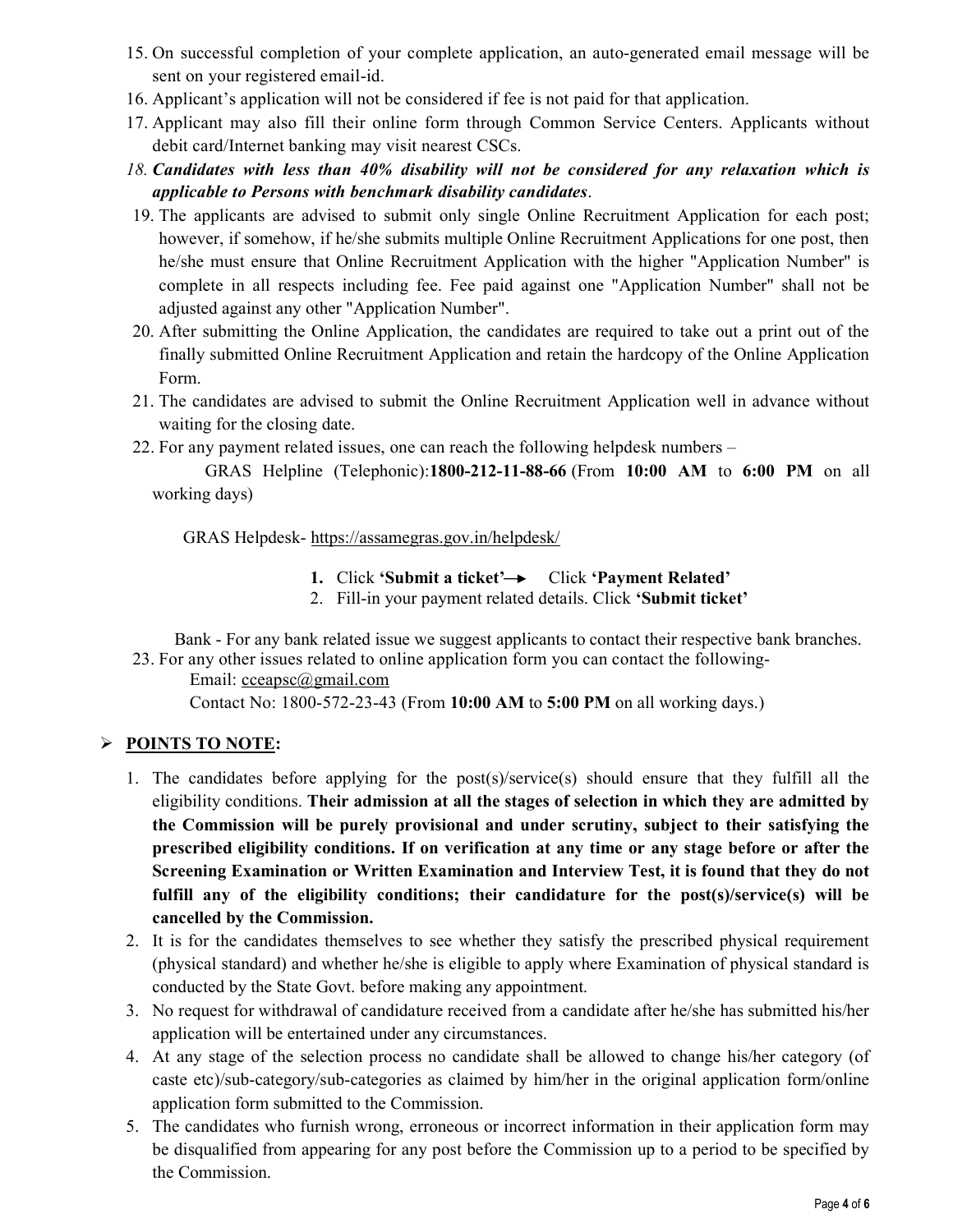- 6. In case of detection of any false declaration / statement made by any applicant, his/her application will be rejected and will also be penalized as per prevailing Rules/Law. If in any case, submission of false material facts with a view to hoodwinking the Commission is detected even after the recommendation is made, the Commission may refer the matter to Government for taking necessary action.
- 7. The candidates shall have to produce identity proof like Pan Card, Driving Licence,Passport, Current ID card issued by the educational institutions, Voter ID Card, Aadhar Card (wherever applicable) at the time of Screening/Written test and Viva- Voice/ Interview.
- 8. The date for determining the eligibility of all candidates in every respect shall be the closing date for submitting the Online Recruitment Application on the website https://online.apscrecruitment.in. unless specifically mentioned in the recruitment advertisement.
- 9. Candidates must, if required, attend a personal interview/VIVA-VOCE at a specific place, as may be fixed by the Commission. The Commission does not defray the traveling or other expenses of candidates summoned for interview.
- 10. Candidates must be in sound bodily health. They must, if selected be prepared to undergo such medical examination and satisfy such medical authority as Government may require.
- 11. Candidates will be informed of the final result in due course through APSC website/News paper and any interim enquiries about the result are therefore, unnecessary and will not be attended to. The Commission do not enter into correspondence with the candidates about reasons for their non selection for interview/appointment.
- 12. Canvassing in any form will disqualify a candidate.

## DOCUMENTS/CERTIFICATES TO BE PRODUCED AT THE TIME OF INTERVIEW.

 The hardcopy of the online application and the following Original Documents/Certificates along with **Self-attested** copies and other items specified in the Intimation Letter./Admit Card for interview are to be produced at the time of interview, failing which the candidate would not be allowed to appear in the Interview:-

- a) Matriculation/10th Standard/HSLC Admit Card/Pass Certificate issued by Central/State Board clearly indicating Date of Birth in support of their claim of age.
- b) Certificates & Mark sheets of all examinations from HSLC onwards up to the level of qualifying examination.
- c) Degree/Diploma certificate along with mark-sheets pertaining to all the academic years as proof of educational qualification claimed. In the absence of Degree/Diploma certificate, provisional certificate along with mark sheets pertaining to all the academic years will be accepted.
- d) Experience certificates, whenever specifically mentioned in the advertisement (The experience column of the online application form should be filled as and when specifically mentioned in the advertisement/online application form)
- e) Caste certificate issued by Govt. of Assam for candidate seeking reservation as SC/ST/OBC/MOBC, from the competent authority indicating clearly the candidate's Caste, the Act/Order under which the Caste is recognized as SC/ST/OBC/MOBC and the village/town the candidate is ordinarily a resident of.
- f) BPL certificate/EWS certificate issued by Govt. of Assam. (wherever necessary)
- g) Physically Handicapped certificate issued by the competent authority to Physically Handicapped persons eligible for appointment to the post on the basis of prescribed standards of Medical Fitness and if reservation is claimed by candidate for the post.
- h) Persons already in Regular Government service, whether in permanent or temporary capacity other than casual/ad-hoc/daily wages/hourly paid/contract basis are however required to submit a declaration that they have informed in writing to their Head of Office/Department that they have applied for the post.